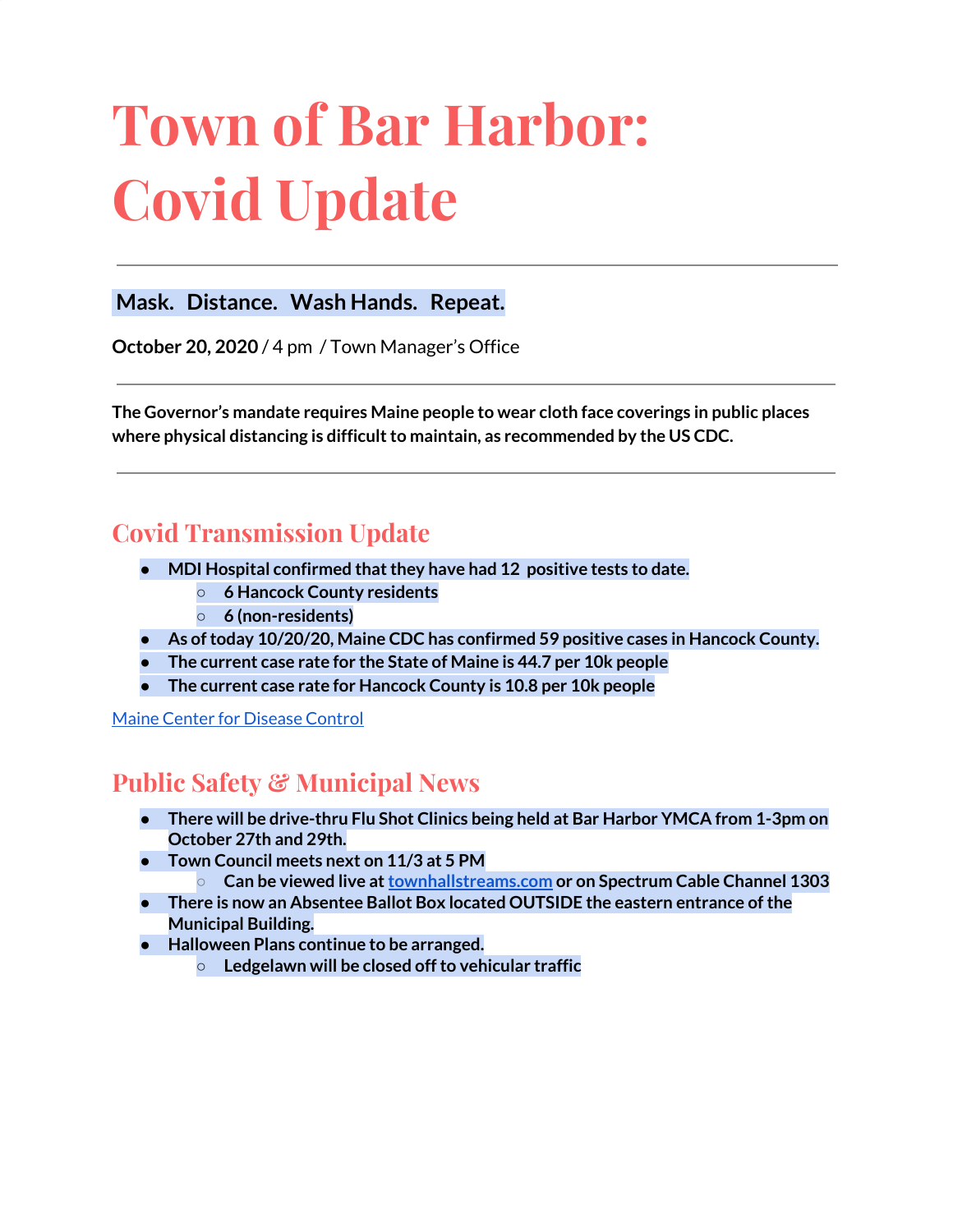**○ Pedestrian traffic will be one way on Ledgelawn**



- **○ Candy Chutes and PPE will be distributed to Ledgelawn residents to encourage safe trick or treating**
	- **■ Candy Chute and PPE Sign up for [Ledgelawn](https://forms.gle/juk9gruLLRRZzXw18) residents: click here**
- **○ Volunteers are needed to help set up, facilitate, and take down**
	- **■ [Click](https://forms.gle/BXtZUM59yrAWhhBw5) here to sign up to volunteer**

#### **To Request an Absentee Ballot:**

- **● Absentee Ballot [Electronic](https://apps.web.maine.gov/cgi-bin/online/AbsenteeBallot/index.pl) Request**
- **● Mail-in Absentee Ballot [Application](https://www.barharbormaine.gov/DocumentCenter/View/4362/2020-11-Absentee-Ballot-Application)**
- **● The Voter may callthe Clerk's office at 207-288-4098 to request a ballot**

#### **Important Dates to Remember:**

- **● Beginning Tuesday, October 20, all voters must register to vote in person showing proof of identity and proof of residency.**
- **•** Last day to request an absentee ballot to take out of the office is Thursday, **October 29.**
- **● Last day to vote your absentee ballotin the presence ofthe clerk is Friday, October 30.**
- **● All Absentee Ballots must be received by close of polls, 8:00pm on Tuesday, November 3**

# **MDI Hospital**

**MDI [Hospital](https://www.mdihospital.org/) Coronavirus Call Center :** If you are having symptoms or think you may have been exposed to COVID-19, call your primary care provider. If you do not have one, reach out to our Coronavirus Call Center at 207-801-5900. Calling ahead helps our dedicated health care professionals provide the best possible care and protects those in our community who are most vulnerable. Remember: **PLEASE CALL AHEAD**

# **School Information: Conners Emerson & MDI High School**

**● School Emails and Websites**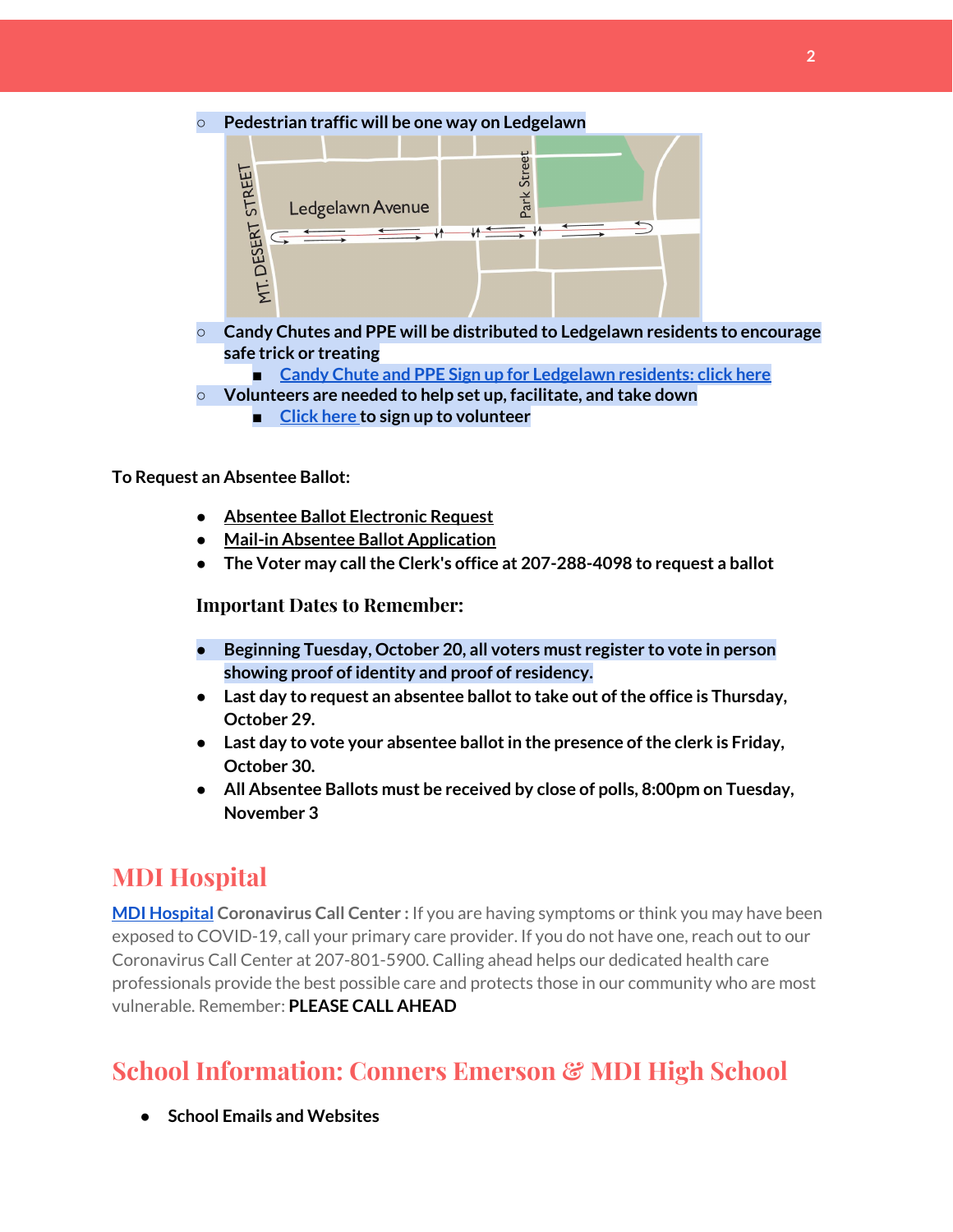- <http://www.mdirss.org/>
- **● Latest email update from [Principal](https://docs.google.com/document/d/1OKDsYNtOgV0FI9xAcXwQvenOKLV0S2vBg1o5jtu5CrE/edit?usp=sharing) Haney and MDI High School Survey and Updates**
- **● Latest email update from Conners [Emerson](https://docs.google.com/document/d/1v3pgkG6Q-9S3gisuUIj4etPVDwgBKl4P00JBkvZr-kk/edit?usp=sharing) School 10/15**
- **● CES Tiger Talk [Newsletter](https://sites.google.com/mdirss.org/conners-emerson-school/newsletter?authuser=0)**
- **● Latest email update from [Superintendent](https://docs.google.com/document/d/1fzeCbc8gpTSKmUaDoQH1Avx5PVl-h0reFphXrT1eUNA/edit?usp=sharing) Marc Gousse Maine CDC and MDOE guidelines**

### **Government News & Mandates**

[Governor](https://www.maine.gov/governor/mills/) Mills: Latest Updates :

- **● Maine [Delegation,](https://www.maine.gov/governor/mills/news/maine-delegation-governor-mills-welcome-critical-drought-assistance-maine-farmers-2020-10-20) Governor Mills Welcome Critical Drought Assistance for Maine [Farmers](https://www.maine.gov/governor/mills/news/maine-delegation-governor-mills-welcome-critical-drought-assistance-maine-farmers-2020-10-20)**
- **● Governor Mills Thanks Deputy Chief of Staff and [Legislative](https://www.maine.gov/governor/mills/news/governor-mills-thanks-deputy-chief-staff-and-legislative-director-elise-baldacci-service-maine) Director Elise Baldacci For [Service](https://www.maine.gov/governor/mills/news/governor-mills-thanks-deputy-chief-staff-and-legislative-director-elise-baldacci-service-maine) to Maine**
- **● Governor Mills [Announces](https://www.maine.gov/governor/mills/news/governor-mills-announces-first-round-economic-recovery-grants-maine-small-businesses-non) First Round of Economic Recovery Grants to Maine Small Businesses & [Non-Profits](https://www.maine.gov/governor/mills/news/governor-mills-announces-first-round-economic-recovery-grants-maine-small-businesses-non)**
- **● Governor Mills [Announces](https://www.maine.gov/governor/mills/news/governor-mills-announces-first-round-economic-recovery-grants-maine-small-businesses-non) First Round of Economic Recovery Grants to Maine Small Businesses & [Non-Profits](https://www.maine.gov/governor/mills/news/governor-mills-announces-first-round-economic-recovery-grants-maine-small-businesses-non) 10/15**
- Mills [Administration](https://www.maine.gov/governor/mills/news/mills-administration-announces-maine-enter-stage-4-reopening-2020-10-06) Announces Maine to Enter Stage 4 of Reopening
- Governor Mills Dedicates \$25 Million More to [Unemployment](https://www.maine.gov/governor/mills/news/governor-mills-dedicates-25-million-more-unemployment-trust-fund-support-maine-businesses) Trust Fund to Support Maine [Businesses](https://www.maine.gov/governor/mills/news/governor-mills-dedicates-25-million-more-unemployment-trust-fund-support-maine-businesses) & Workers During Pandemic

**[Representative](http://www.rephubbell.com/) Brian Hubbell's** latest [newsletter](http://www.rephubbell.com/) : Scientific [assessment](http://www.rephubbell.com/2020/09/14/scientific-assessment-of-what-is-in-store-for-maine-from-climate-change/) of what is in store for Maine from [climate](http://www.rephubbell.com/2020/09/14/scientific-assessment-of-what-is-in-store-for-maine-from-climate-change/) change 9/14/20

#### **Other Government Resources:**

- CDC [Guidelines](https://www.cdc.gov/coronavirus/2019-nCoV/index.html)
- [Maine](https://www.maine.gov/dhhs/mecdc/infectious-disease/epi/airborne/coronavirus.shtml#news) CDC

## **Bar Harbor Chamber of Commerce**

**If you have ideas that would help Bar Harbor businesses during this time, please email concepts to Chamber Director Alf Anderson: [alf@barharborinfo.com](mailto:alf@barharborinfo.com)**

<https://www.visitbarharbor.com/member-center-coronavirus-resources>

## **Community Resources**

- **● Healthy Acadia [Newsletter](https://mailchi.mp/healthyacadia.org/october_20_2020) 10/20**
- Open Table MDI Building [Community,](https://www.opentablemdi.org/) One Meal at a Time.
- Jesup [Memorial](https://jesuplibrary.org/) Library **Interlibrary Loan is now active in Maine**
- Mount Desert 365 Resource [Spreadsheet](https://docs.google.com/spreadsheets/d/1okAx6HSsgXZY9CGH07Dzi6rqe7a6m4dLCPKot2Li7Ek/edit?usp=sharing)